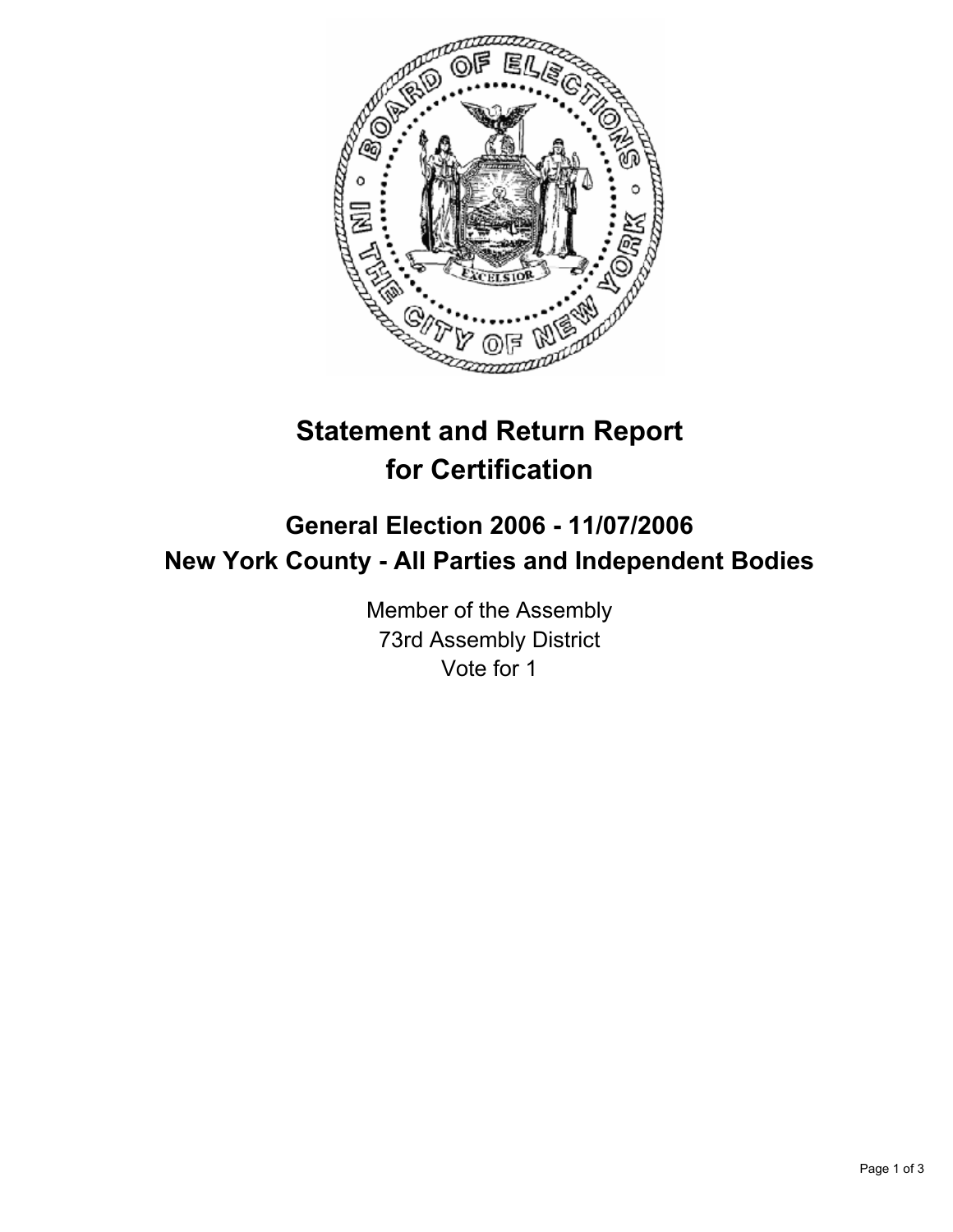

### **Assembly District 73**

| PUBLIC COUNTER                     | 36,305 |
|------------------------------------|--------|
| <b>EMERGENCY</b>                   |        |
| ABSENTEE/MILITARY                  | 1,342  |
| AFFIDAVIT                          | 923    |
| <b>Total Ballots</b>               | 39,319 |
| ROBERT HEIM (REPUBLICAN)           | 7,584  |
| JONATHAN L BING (DEMOCRATIC)       | 25,932 |
| ROBERT HEIM (INDEPENDENCE)         | 478    |
| JONATHAN L BING (WORKING FAMILIES) | 988    |
| <b>Total Votes</b>                 | 34,982 |
| Unrecorded                         | 4,337  |